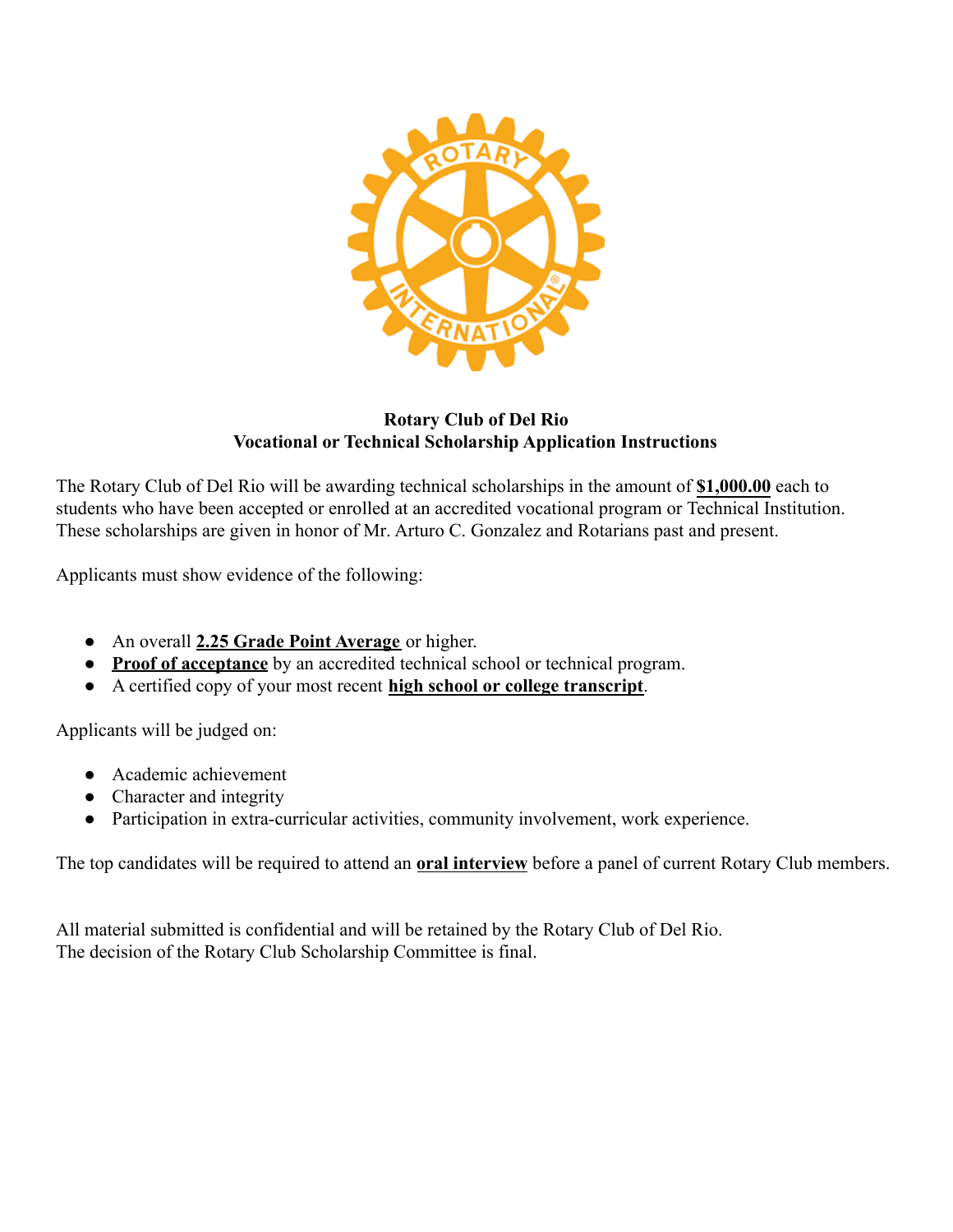All applications must be received by or postmarked on the day of **April 30, 2022** to be considered by the Scholarship Committee. All applications must include a completed application, current transcript, and proof of acceptance to an accredited college, university, or technical school. Incomplete applications will not be considered; no exceptions. Completed applications can be mailed to:

> **Rotary Club of Del Rio Attn: Scholarship Committee P.O. Box 421817 Del Rio, Texas 78842-1817**

Applications may also be accessed at [www.delriorotary.com](http://www.delriorotary.com) or obtained from your school counselor.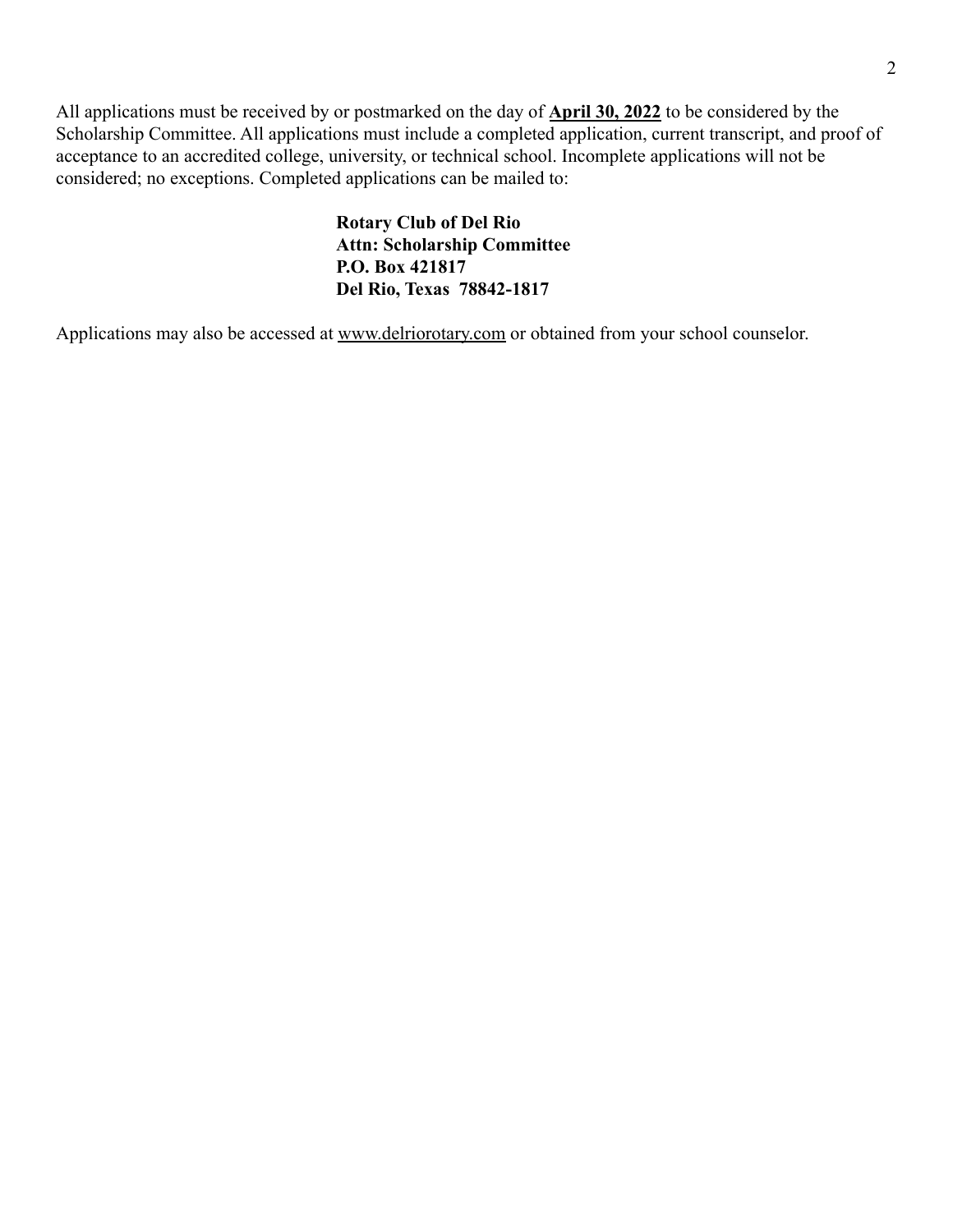#### **Personal Information**

## **Applicant's name:**

| last | first | middle |
|------|-------|--------|
|      |       |        |

#### **Home address:**

| number and street | city | state                 | zip code |
|-------------------|------|-----------------------|----------|
|                   |      |                       |          |
| date of birth     |      | home telephone number |          |
|                   |      |                       |          |
| email address     |      | cell phone number     |          |
|                   |      |                       |          |

## **College/Technical School you plan to attend:**

## **Major field of study:**

**Desired career path upon completion:**

## **"I certify that the information submitted in this application is correct to the best of my knowledge."**

| Applicant's signature | Date |
|-----------------------|------|
|                       |      |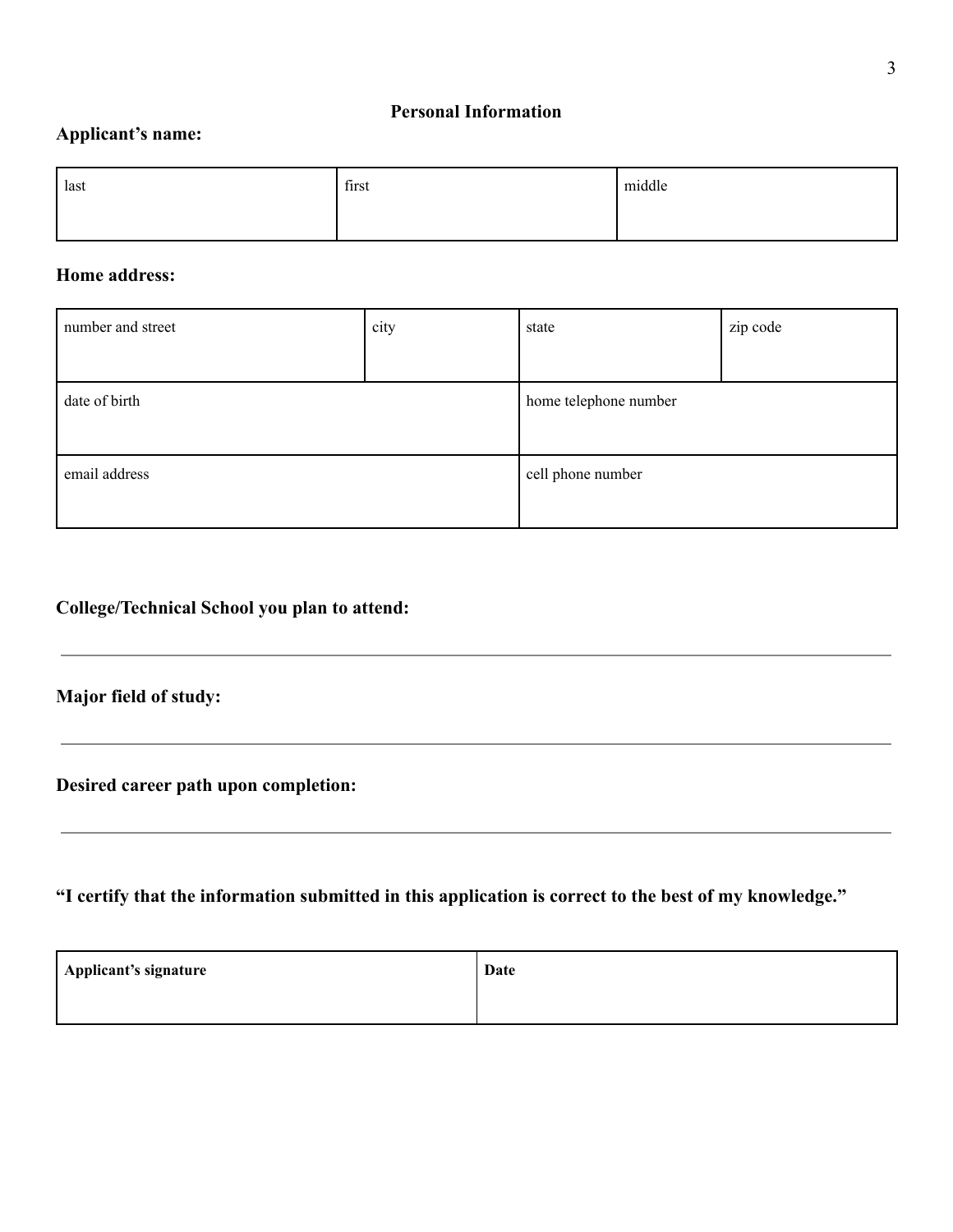#### **Academic Information**

| <b>Current Grade Point Average (GPA)</b> | <b>Scale</b> |
|------------------------------------------|--------------|
|                                          |              |

## **Academic Achievements and Recognition and school year received:**

| Achievement                              | Fr. | Soph. | Jr. | Sr. |
|------------------------------------------|-----|-------|-----|-----|
| e.g. National Honor Society; Dean's List |     |       | Х   | v   |
|                                          |     |       |     |     |
|                                          |     |       |     |     |
|                                          |     |       |     |     |
|                                          |     |       |     |     |
|                                          |     |       |     |     |

#### **Extra-Curricular Activities**

## **School-sponsored activities including sports**

| Activity          | Fr. | Soph. | Jr.          | Sr. |
|-------------------|-----|-------|--------------|-----|
| e.g. "Skills USA" |     |       | $\mathbf{X}$ | X   |
|                   |     |       |              |     |
|                   |     |       |              |     |
|                   |     |       |              |     |
|                   |     |       |              |     |
|                   |     |       |              |     |

## **Individual awards/honors**

| Award/honor                                                | Fr. | Soph. | Jr. | Sr. |
|------------------------------------------------------------|-----|-------|-----|-----|
| e.g. "1st place – State welding" "first team all-district" |     |       | X   | v   |
|                                                            |     |       |     |     |
|                                                            |     |       |     |     |
|                                                            |     |       |     |     |
|                                                            |     |       |     |     |
|                                                            |     |       |     |     |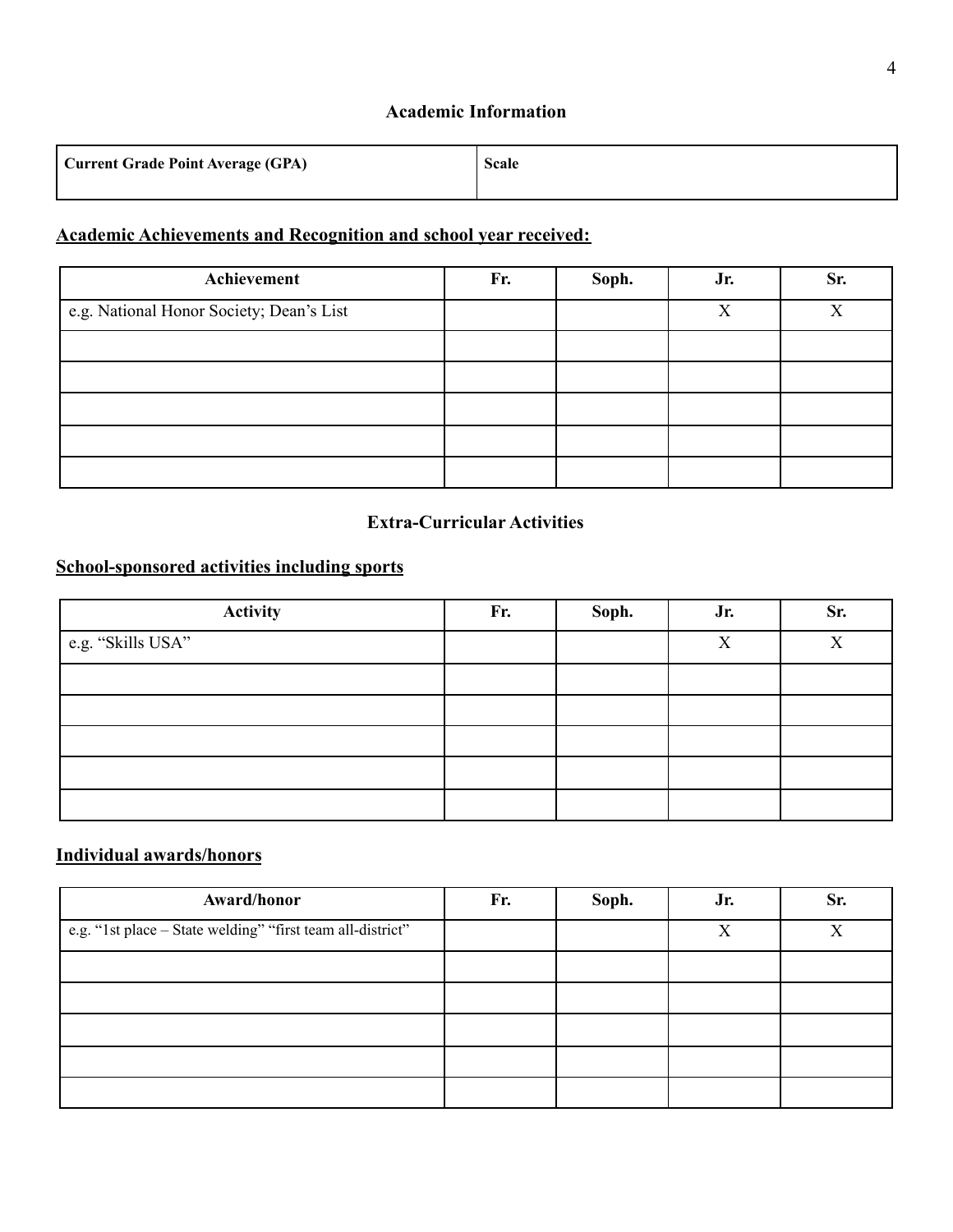## **School-sponsored club involvement** (Must be a **school-sanctioned** club; **no initials**, please)

| Club                                  | Fr. | Soph. | Jr. | Sr. |
|---------------------------------------|-----|-------|-----|-----|
| e.g. National Technical Honor Society |     |       | X   | X   |
|                                       |     |       |     |     |
|                                       |     |       |     |     |
|                                       |     |       |     |     |
|                                       |     |       |     |     |
|                                       |     |       |     |     |

# **Club officer**

| Club                                    | Fr. | Soph. | Jr. | Sr. |
|-----------------------------------------|-----|-------|-----|-----|
| e.g. Future Business Leaders of America |     |       | X   | X   |
|                                         |     |       |     |     |
|                                         |     |       |     |     |
|                                         |     |       |     |     |
|                                         |     |       |     |     |
|                                         |     |       |     |     |

## **Industry Licenses or Certifications not previously listed**

| License/Certification | Fr. | Soph. | Jr. | Sr. |
|-----------------------|-----|-------|-----|-----|
| e.g. CNA License      |     |       | X   | X   |
|                       |     |       |     |     |
|                       |     |       |     |     |
|                       |     |       |     |     |
|                       |     |       |     |     |
|                       |     |       |     |     |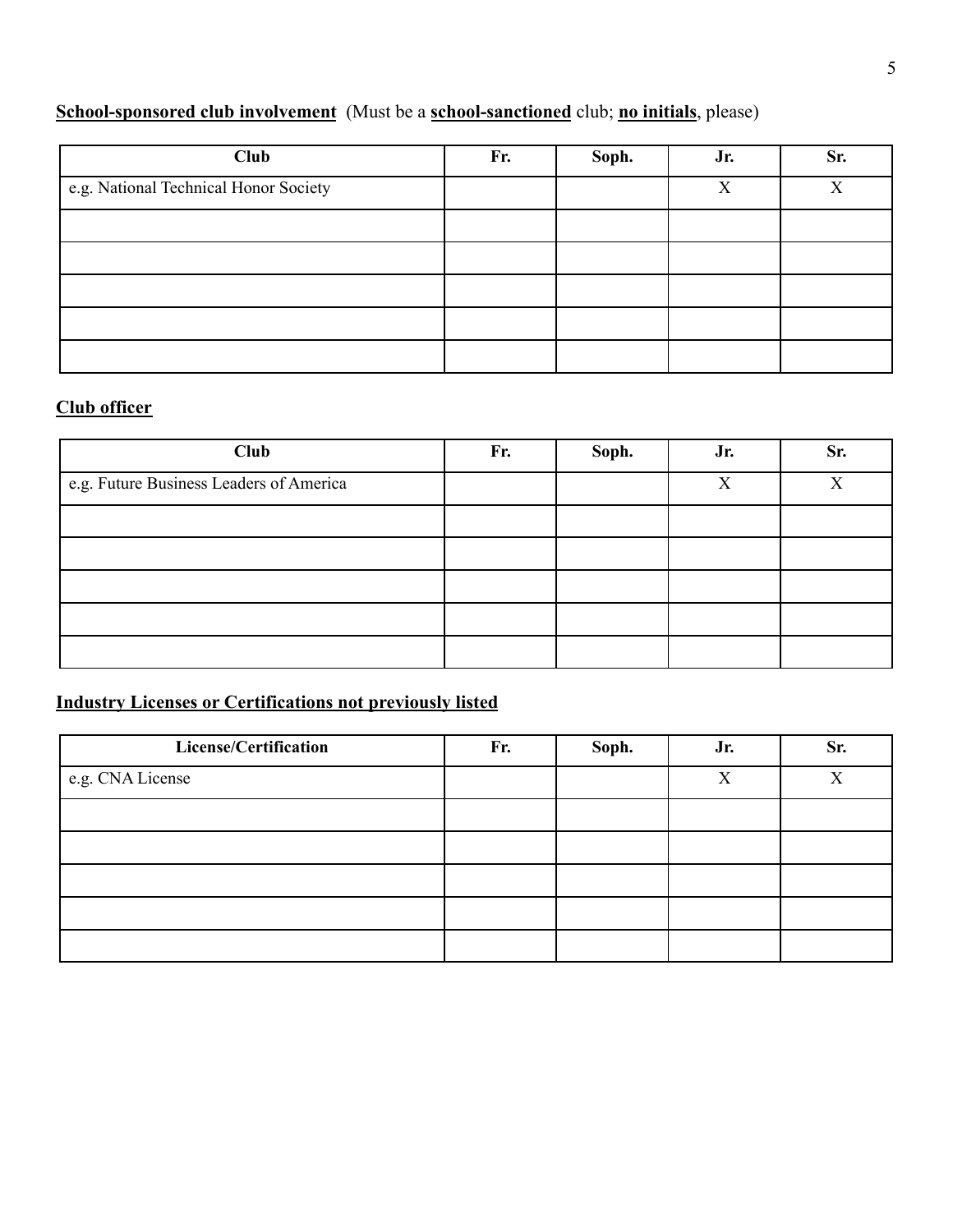**Community Activities** (civic, charitable functions, performing/visual arts, sports [non-school sponsored], rodeo, 4-H, church activities, Boy/Girl Scouts, etc.)

| <b>Activity</b> | Date | Involvement |
|-----------------|------|-------------|
|                 |      |             |
|                 |      |             |
|                 |      |             |
|                 |      |             |
|                 |      |             |
|                 |      |             |
|                 |      |             |
|                 |      |             |

## **Employment Experience**

#### **Employment history**

|      | <b>Employer</b> | <b>Nature of Work</b> | <b>Length of Employment</b> | Avg. number of hours<br>worked per week |
|------|-----------------|-----------------------|-----------------------------|-----------------------------------------|
| e.g. | Whataburger     | Food preparation      | June ' $14 -$ August ' $14$ | 15                                      |
|      |                 |                       |                             |                                         |
|      |                 |                       |                             |                                         |
|      |                 |                       |                             |                                         |
|      |                 |                       |                             |                                         |

#### **For your most recent employment, supply the following information:**

| Name of employer |                        |
|------------------|------------------------|
| Address          | Immediate supervisor   |
| Phone No.        | Nature of work         |
| Employed since   | Average hours per week |